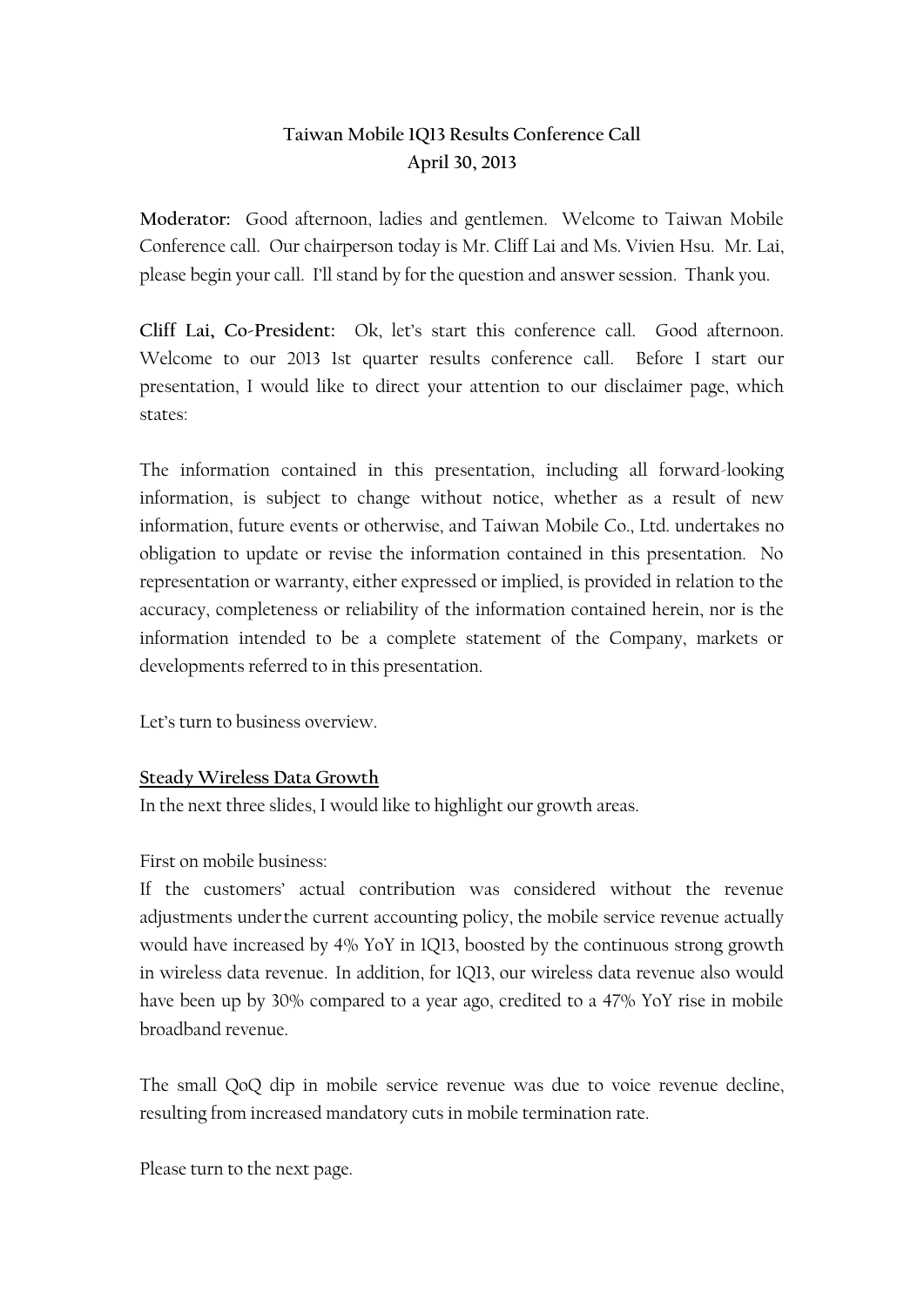#### **Our Smartphone Strategy**

Regarding our smartphone strategy:

Apart from the 14 exclusive smartphone models we currently have, we also have around 37 smartphone and tablet products on the market.

In 1Q13, smartphone sales volume was up 29% from a year ago and accounted for 83% of total handsets sold. In addition, mid-to-low end product mix was 43% for the quarter.

Credited to the increasing smartphone bundle sales, our mobile data adoption rate reached 44% of the postpaid installed base, rising from 32% a year ago.

Please turn to the next page.

## **CATV Growth Catalysts**

As indicated in the table, our internet subscriber number increase of 9% and DTV customer number growth of 60% were both higher than the 1% subscriber rise in analogue TV service in 1Q13, representing the trend of an expanding penetration rate in both DTV and cable internet businesses.

As a result, HBG continued benefiting from its operating leverage in 1Q13, despite revenue pressure from the lowered CATV subscription fees.

Please turn to the next page.

## **New Product & Service**

This page of new products and services we launched during the 1st quarter is for your reference.

I will turn the mic to Vivien on our financial results.

## **Results Summary**

**Vivien Hsu, Co-President:** Please turn to page 9 of your financial results summary. In 1Q, there were three revenue catalysts, including wireless data revenue (up 30%), mobile handset sales (rose 22%) and online shopping (grew 64%).

We note that IFRS and fair value method regarding bundle sales have been applied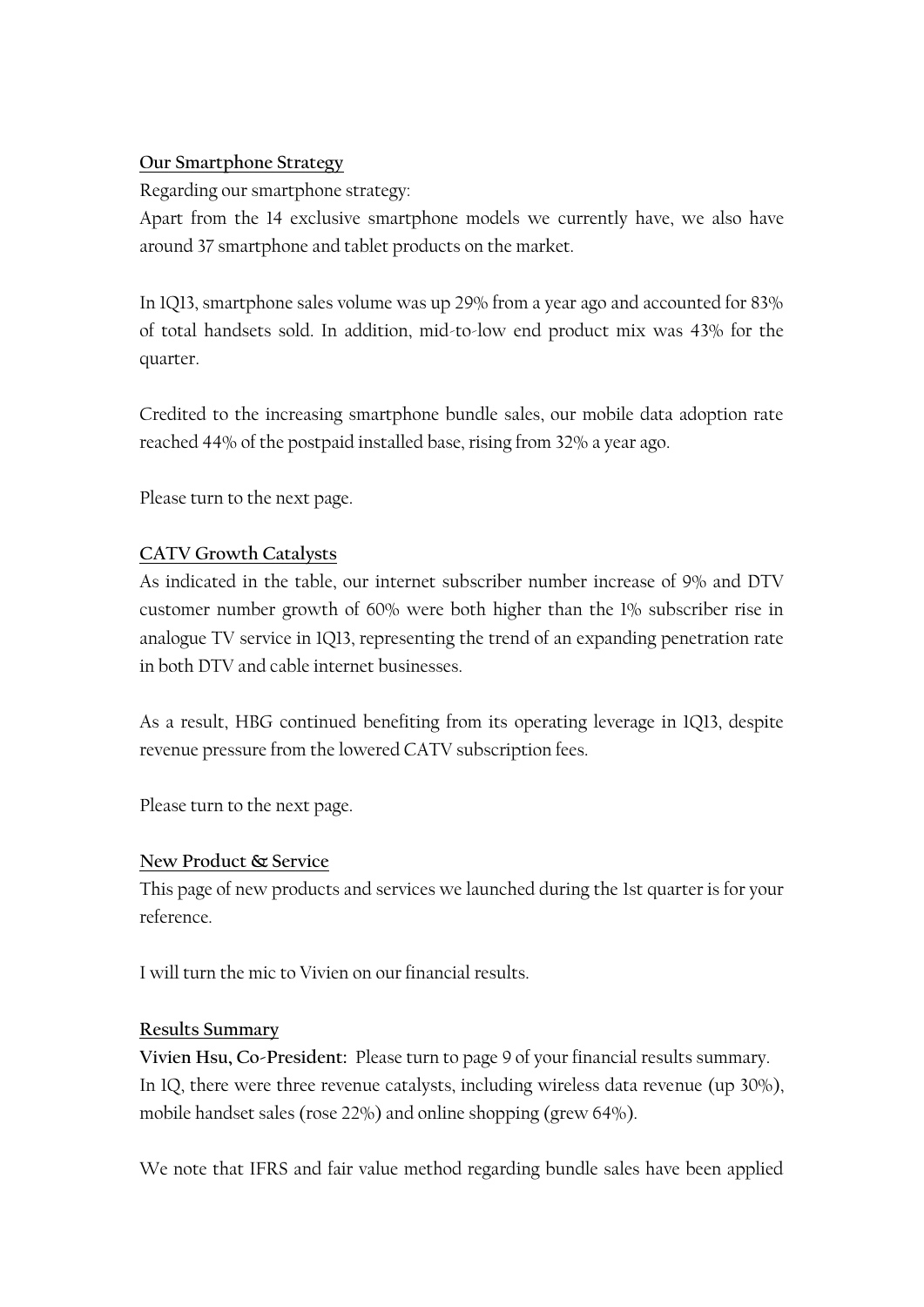starting year 2013. In 1Q13, bundle sales revenue adjustments were NT\$143m less than a year ago. If the aforementioned adjustments had been excluded, 1Q13 telecom service revenue and telecom EBITDA both would have actually grown by 2% YoY.

Compared to our 1Q13 guidance, our telecom service revenue met the target. Although we failed to meet our aggressive handset sales target, we still managed to generate better than expected profits from the handset sales business in the quarter. Therefore, our EBITDA was ahead of our 1Q13 forecast.

Asset write-off losses came in larger than expected in 1Q13 as we pulled in some of the write-off schedule. Having said that, consolidated net income reached 108% of our guidance.

Please turn to the page of divisional performance.

#### **Divisional Performance**

Our healthy revenue YoY growth more than compensated for more smartphone bundle sales and their related marketing activities in 1Q13. The 3% YoY dip in CBG's EBITDA arose from adding more 3G base stations.

EBG's 1Q13 EBITDA YoY growth largely resulted from expense discipline.

Revenue pressure from the lowered CATV subscription fees has been softened by increased revenue due to a higher DTV adoption rate. In addition, HBG continued benefiting from its operating leverage in 1Q13.

momo's EBITDA contraction was a reflection of its aggressiveness in gaining market share in the virtual channels.

The sequential EBITDA declines in CBG and EBG were associated with a lower base of network related cost, as well as a lower telecom service revenue in 1Q13 due to seasonality.

Let me turn the presentation over to Rosie for balance sheet and cash flow analyses.

#### **Balance Sheet Analysis**

**Rosie, CFO & Spokesperson:**

On the balance sheet analysis, as you see from the table, cash balance was stable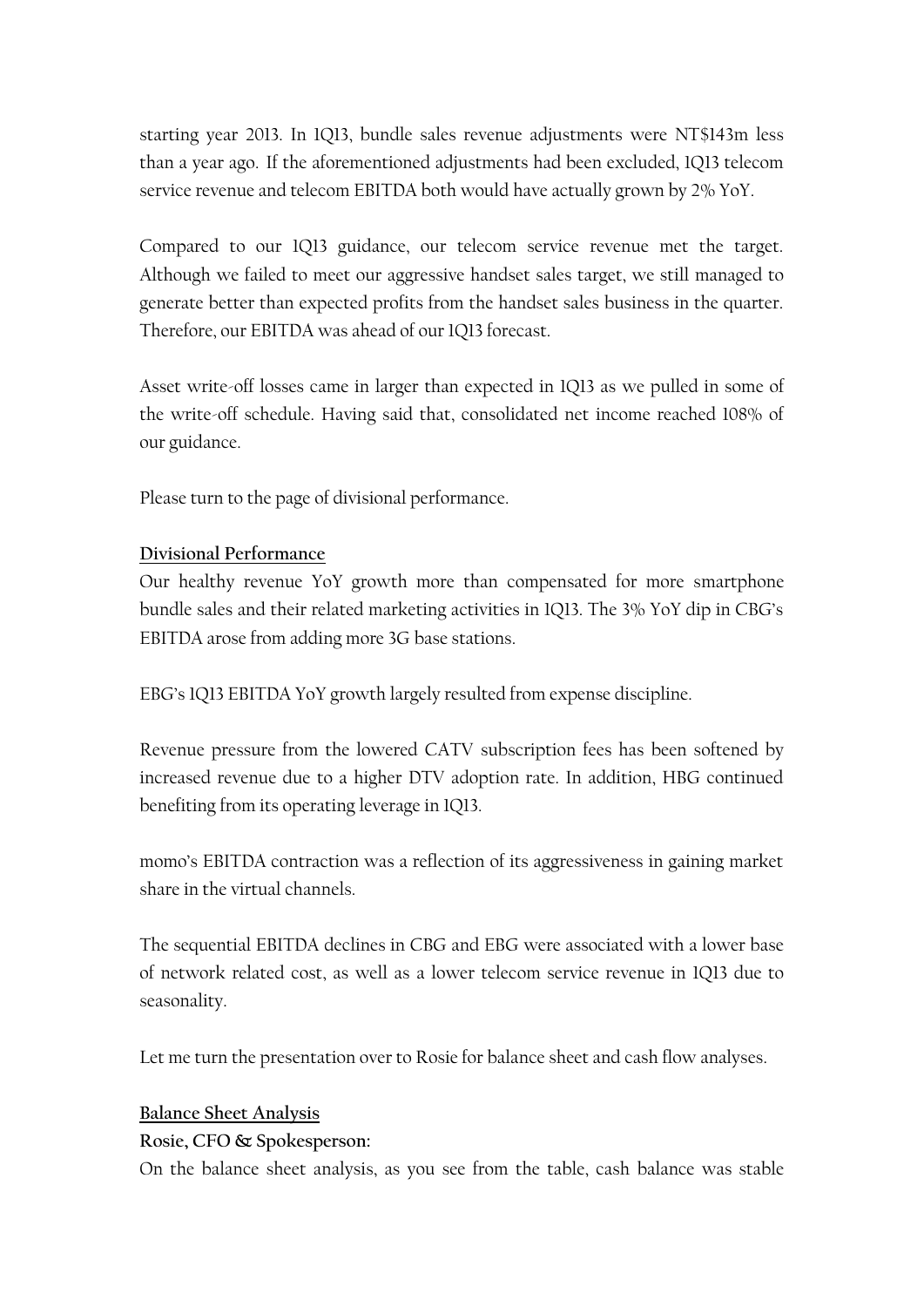compared to a quarter ago.

The YoY increase in accounts receivable was a reflection of the accumulative net revenue additions for bundle sales under the fair value method.

The inventory level also rose both YoY and QoQ, which is primarily due to more handset procurements.

Un-appropriated earnings increased to NT\$7.9bn from NT\$1.3bn, the balance at the end of 2012 under R.O.C GAAP due to the adjustments from adopting IFRS - fair value method starting 2013.

So, let's turn to cash flow analysis.

## **Cash Flow Analysis**

In 1Q13, operating cash inflow was down, due to an increase in accounts receivable and inventory and a decrease in accounts payable.

1Q13 cash capex was up to NT\$3.75bn, mainly due to the NT\$2.12bn payments of IDC (internet data center) construction cost made in 1Q13, which was delayed from 2012.

In terms of financing activities in 1Q13, the net cash inflow of NT\$0.25bn was due to an increase in short-term borrowings. In addition, a 5-year NT\$5.8bn straight corporate bond was issued with a coupon rate of 1.29% in late April.

With the spike in cash capex related to the new IDC, free cash flow came in at NT\$0.19bn, which is lower than a year ago.

I'll turn the mic back to Vivien for event updates and key message.

## **Event Updates**

**Vivien:** As you can see from the upper portion of the event update, TWM's board has approved a proposal to distribute 2012 dividends and cash returns per share of NT\$5.5, pending AGM's approval.

Separately, the bottom portion of this slide lists the awards we have recently received for your reference.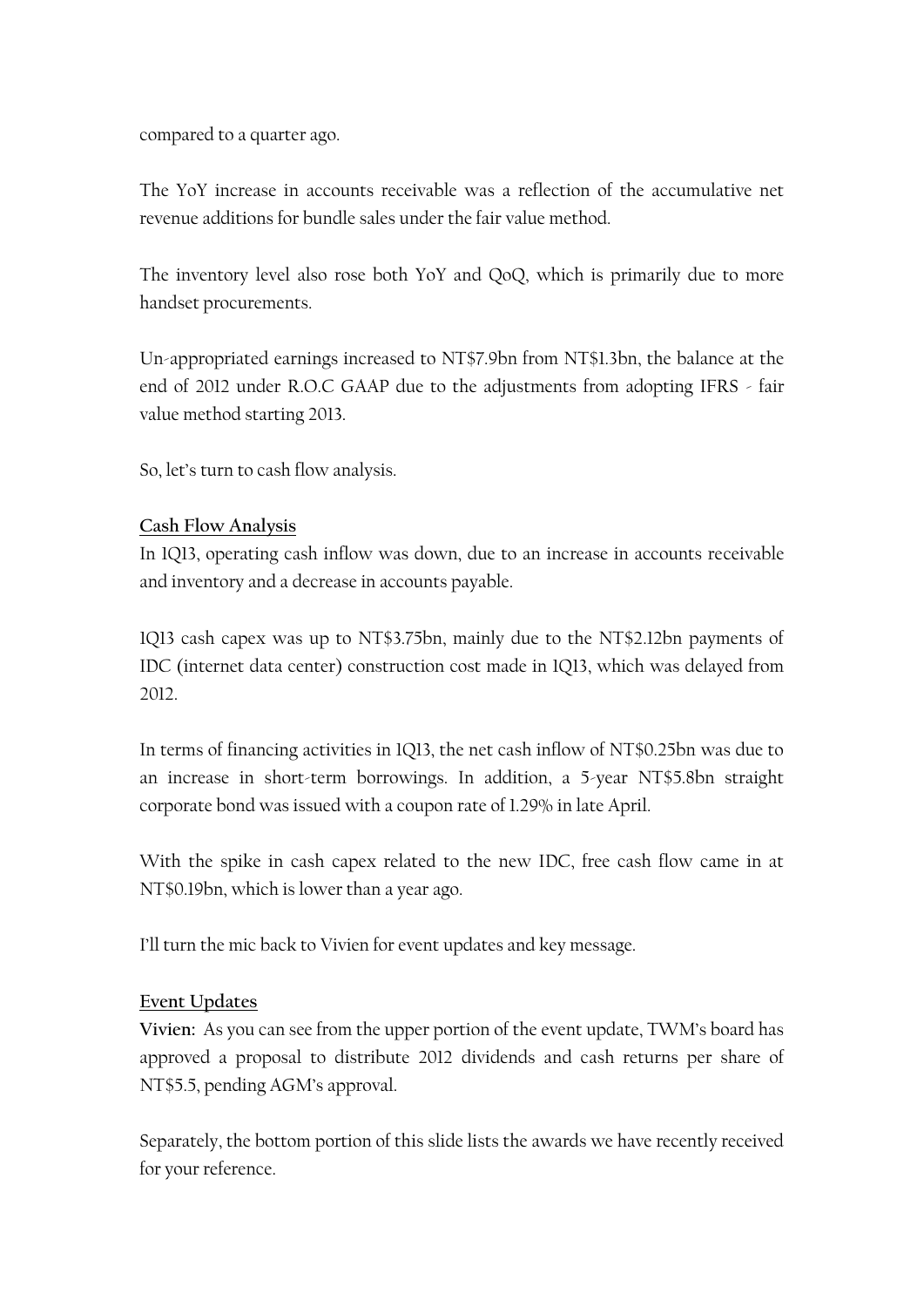Please turn to the next page for the key message.

#### **Key Message**

To wrap our presentation, this last slide summarizes the key message that we would like to deliver.

Our efforts in committing resources over a wider range of areas continues to pay off as reflected in the 2% YoY EBITDA growth of the telecom business, when compared to our peers on a like-for-like basis. We will continue our endeavors to strengthen our market position and are confident in achieving our goals for the year.

## **Q & A**

**Chate Benchavitvilai, Credit Suisse HK: I have three questions in total. The first one is regarding the cable television. I understand there is talk about the new regulation that would regulate the cap on the basic TV price for the next few years. Can you elaborate on that and if there would be any potential impact on that?**

The 2<sup>nd</sup> question is regarding the earnings related to guidance. I understand that **in the 1Q, you're running ahead of your guidance both in terms of the EBITDA and the bottom line notwithstanding that you're actually running behind on the headset sales target. Would you please explain that is there any particular reason why you missed the handset sales target in the 1Q? Are you delaying some launch or promotion or something? And, also, because EBITDA and the bottom line are ahead of guidance, is that because your original guidance was too conservative?**

**Cliff:** Ok, regarding the potential tariff cap for cable TV, at this moment, it has not been finalized. The NCC is looking for comments from the industry. The cap is mainly tied to the penetration rate of digital TV. Taiwan Mobile has allocated enough capex to push for greater digital TV penetration. Currently, our digital TV penetration is right on our target. So, if we hit the digital TV penetration rate, we wouldn't be impacted by these tariff caps.

The 2<sup>nd</sup> question is regarding why our handset sales are below our expectations. There are two reasons. The iPhone 5 sales turn out to be not as strong as we would like to see. Secondly, the delay of HTC handset also has some impacts to a certain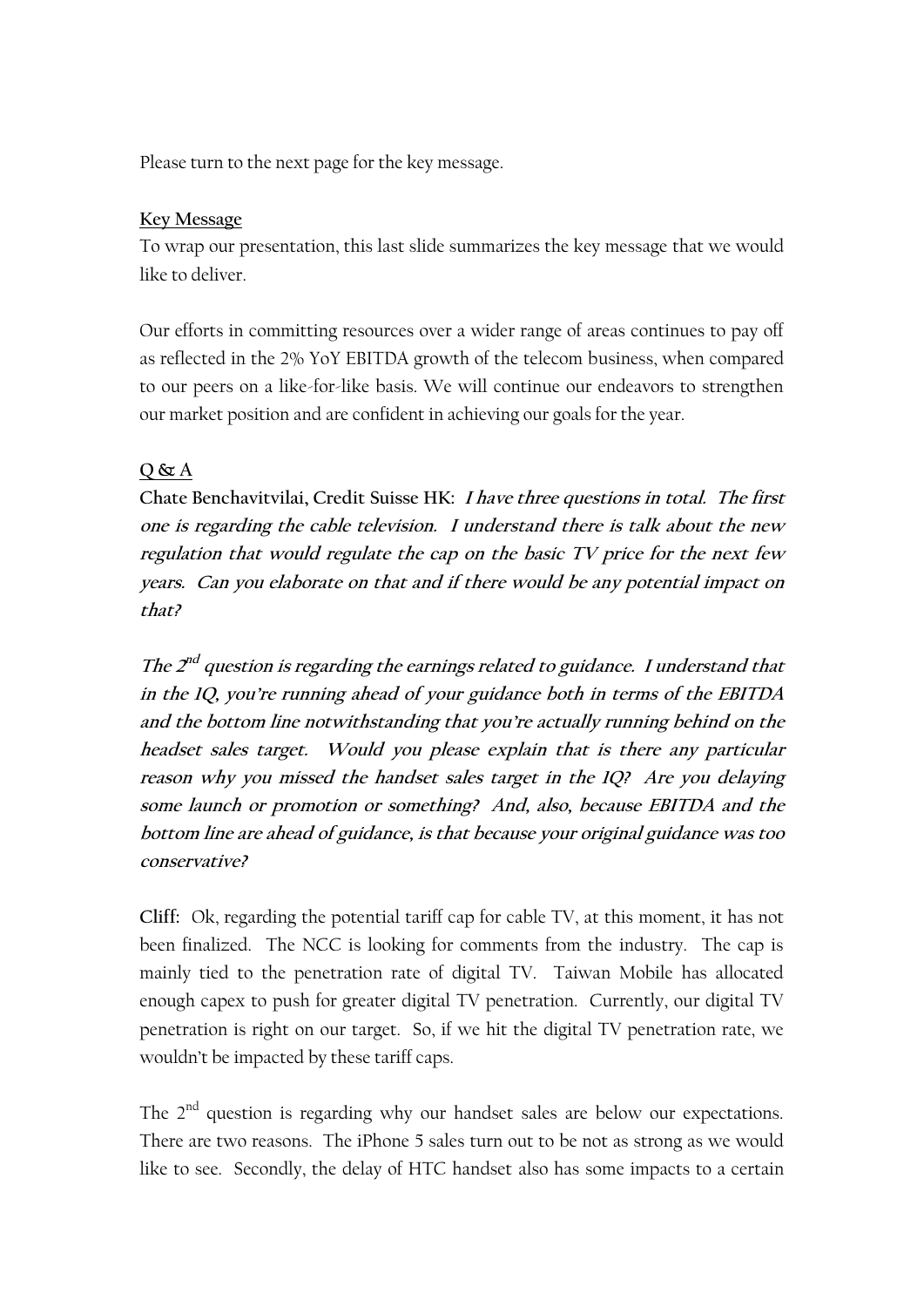extent in the 1Q. Duo to the two main reasons, the delay of HTC prime handsets and also the slowdown of iPhone 5, we couldn't hit our handset sales target.

And, as for our EBITDA or our EPS guidance, we think that we are not conservative, I think there is still a lot of uncertainty in the future because the economy in Taiwan currently is not very transparent. So, we will have to wait additional one or two quarters to see whether there is some room for us to change our guidance.

## **Chate:** *Just one follow-up question if I may. Can you update us on the progress of turning around momo?*

**Cliff:** Actually, momo has done extensive review of its operations. We have identified several areas where we can improve their operating margins. I think momo will start implementing these in order to meet the guidance we set up for momo to achieve this year. So, we are quite optimistic regarding whether momo can hit this year's budget. Even though in the 1Q, the performance was not up our expectations, but the management team has taken the necessary measures to address the problems.

**Lucy Liu, JP Morgan HK: I have a few questions. The first is still on the cable TV business. You mentioned that your current digitalization progress is on track of your target. So, can we have a detailed idea in terms of what's the target digitalization rate you're aiming for? And if the government is really pushing for digitalization, do you feel that you need to give out more free set-up boxes to boost the set-up box penetration? So, is there any implication in terms of your capex on the cable TV side? Currently, you're guiding for a flattish YoY capex for cable TV versus last year's, is there any risk for the capex?**

**Cliff:** Regarding the target rate, I think, by the end of this year, we are going to surpass 20% penetration rate in the digital TV. That is in our budget. And, in this year, we have allocated enough capex for our cable TV business. So, the capex has included a low-end set-up box, which is mainly used to drive up the penetration of the digital TV. So, that expense is included in the cable TV budget this year. There won't be an increase in the capex for HBG this year and even without this increase of capex, we can still hit the original target.

**Lucy:** *Ok, got it. Can I follow up with one more question on the cable TV side? There's also a new policy discussing the re-zoning, what's your thought behind that?*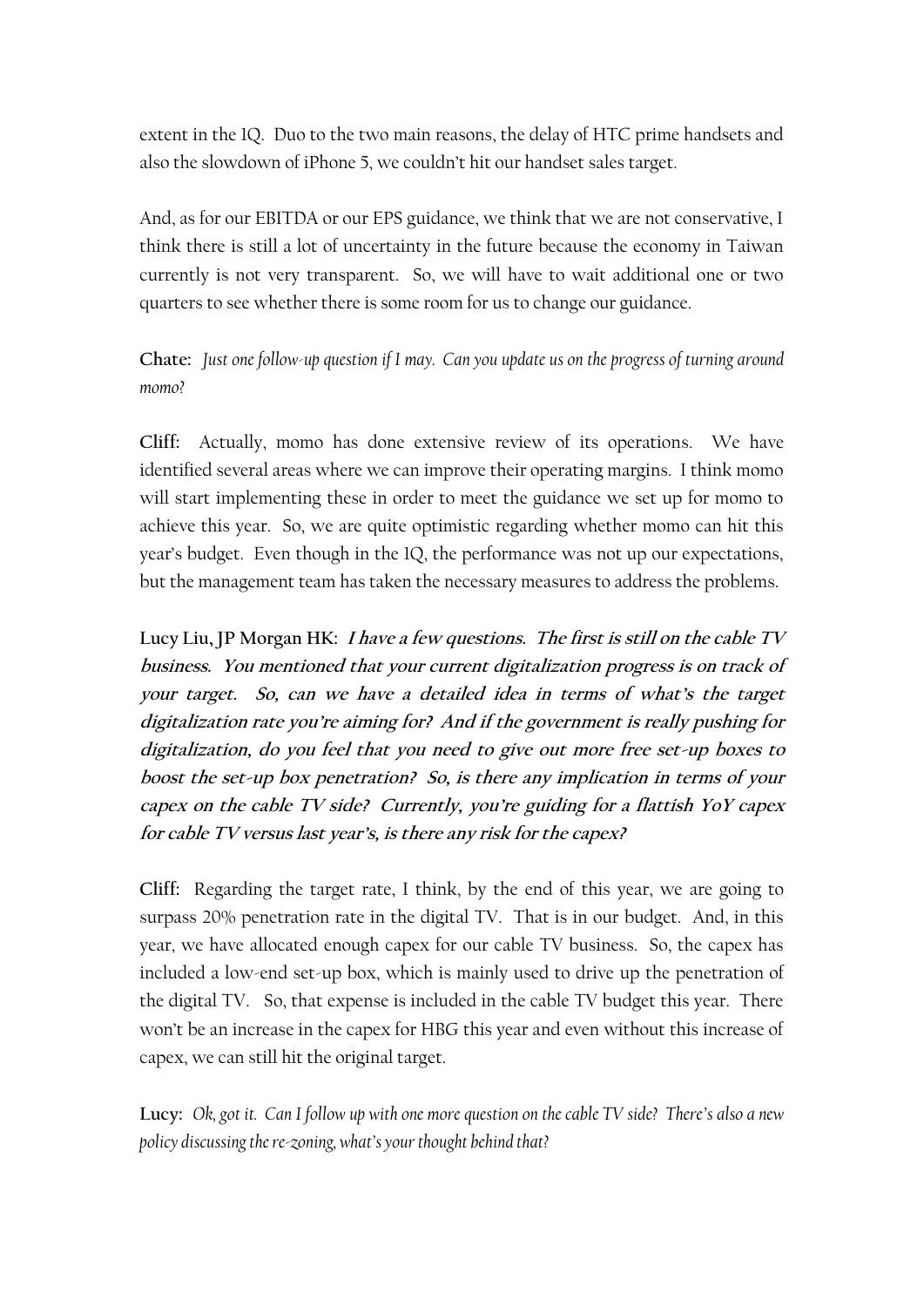**Cliff:** Even though there's re-zoning and opening up for competition, the NCC actually has received several applications for entering certain regions for competition. The NCC also realized they don't have a complete process and procedure to ensure they can review the application properly. So, up to now, even though they have received the applications, they haven't made any decision yet. So, they haven't published any rules regarding how they will review and, in the future, in certain regions how the different players should compete. So, it's still up in the air. I don't see that NCC could come up with a concrete guidance in the near future.

**Lucy:** *Sure. So, let's say if there's any more clear guidance of policy given out in the next one or two years, do you guys have incentive to get into other part of Taiwan to launch the business as well?*

**Cliff:** Well, certainly. As you know, we are constrained by law that we are not able to enter into other regions for competition because the NCC considers us controlling 1/3 of the market currently. Under the current law, we are not allowed to enter more regions to compete. Unless the government has revised the "1/3 law", even though we are interested in entering new regions for competition, under the current law, we are not allowed to do that.

**Lucy:** *My last question is on 4G. I understand that bidding process will start in the latter part of this year. So, what's your strategy on 4G and also do you think 4G will change your capex for fall as well as the dividend policy in the future?*

**Cliff:** It's really too early to say and, in the meantime, I don't think I will disclose my 4G strategy.

**Lucy:** *Ok, that's fair. Then, how about your dividend policy? Can we expect a special dividend payout in the coming few years as well?*

**Rosie:** The dividend policy is always decided by the Board every April every year. So, it's hard for us to judge whether we will continue or further improve our dividend policy. As I mentioned many, many times, Taiwan Mobile is very committed to enhancing shareholders' returns. So, that's all we can probably share with you.

**Chate Benchavitvilai, Credit Suisse HK: I just wanted to ask one more question regarding the smartphone usage on your network right now. Can you share with us what's the average usage right now?**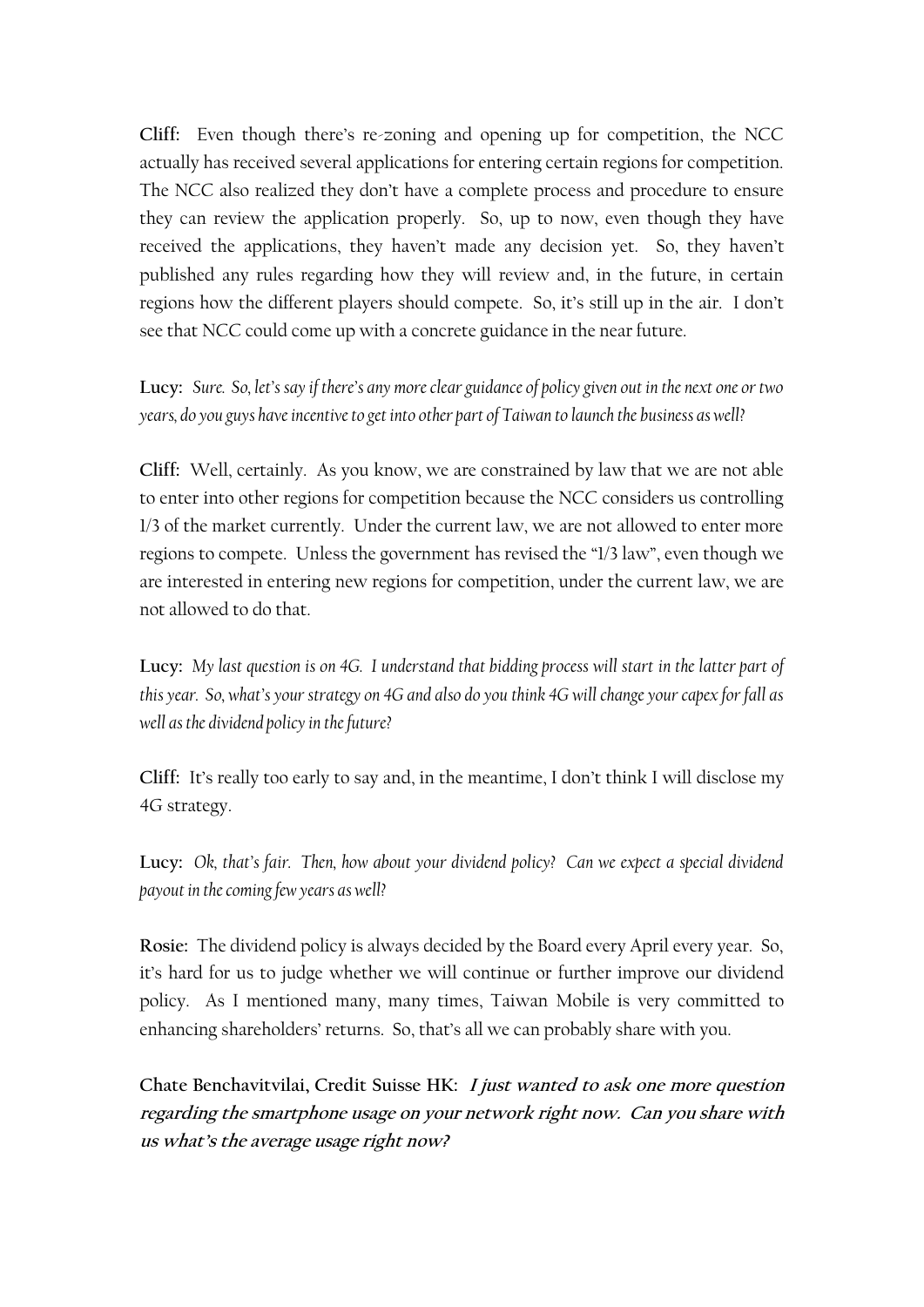**Cliff:** Less than 2GB per month.

**Chate:** *And how does that compare with last year?*

**Cliff:** Doubled what we had last year.

**Chate:** *So, it's still double what you had last year. Thank you very much.*

**Lucy Liu, JP Morgan HK: Can I ask a few more questions regarding operations? I noticed that your mobile ARPU this year if you compared on a YoY basis, seems like the growth has started to decelerated. So, can we understand the reason behind that given that we still have iPhone 5 and all these high-end smartphones launched in 1Q. Do you feel that because smartphone penetration reached 40%, the high base starts to decelerate to your growth profile on the mobile side?**

**Cliff:** I think, based on the information that I have, our ARPU maintained quite okay. But the ARPU hasn't increased so much, there are several reasons. One is that, as you know, we had this termination rate reduction mandated by the NCC. That's one issue, the voice ARPU went down.

Second reason is that we have, in the 1Q, 43% of our handset sales are mid-and lowend smartphones, so the increase in data revenue is not up to the degree like the highend version. So, these two reasons are why our ARPU is flattish compared to last year. Even though the ARPU is kind of flat, but the mixture is different. Because this year our data revenue consist roughly 35% of our ARPU, but last year at the same time, it's really less than 30% or 25-30%, so the mixture is different.

**Lucy:** *Got it. And, also, can you remind us how much net impact you have from this MTR change on your EBITDA?*

**Rosie:** For the EBITDA, it's less than NT\$0.4bn a year as forecasted for mobile termination rate.

**Lucy:** *Last question from my side. I have a question on your fixed-line business. So, if you look at the data, February and March, seems like your YoY decline accelerated to about 10%-ish on a monthly basis. So, what's the reason behind that and also what's the trend going forward for your fixed-line part?*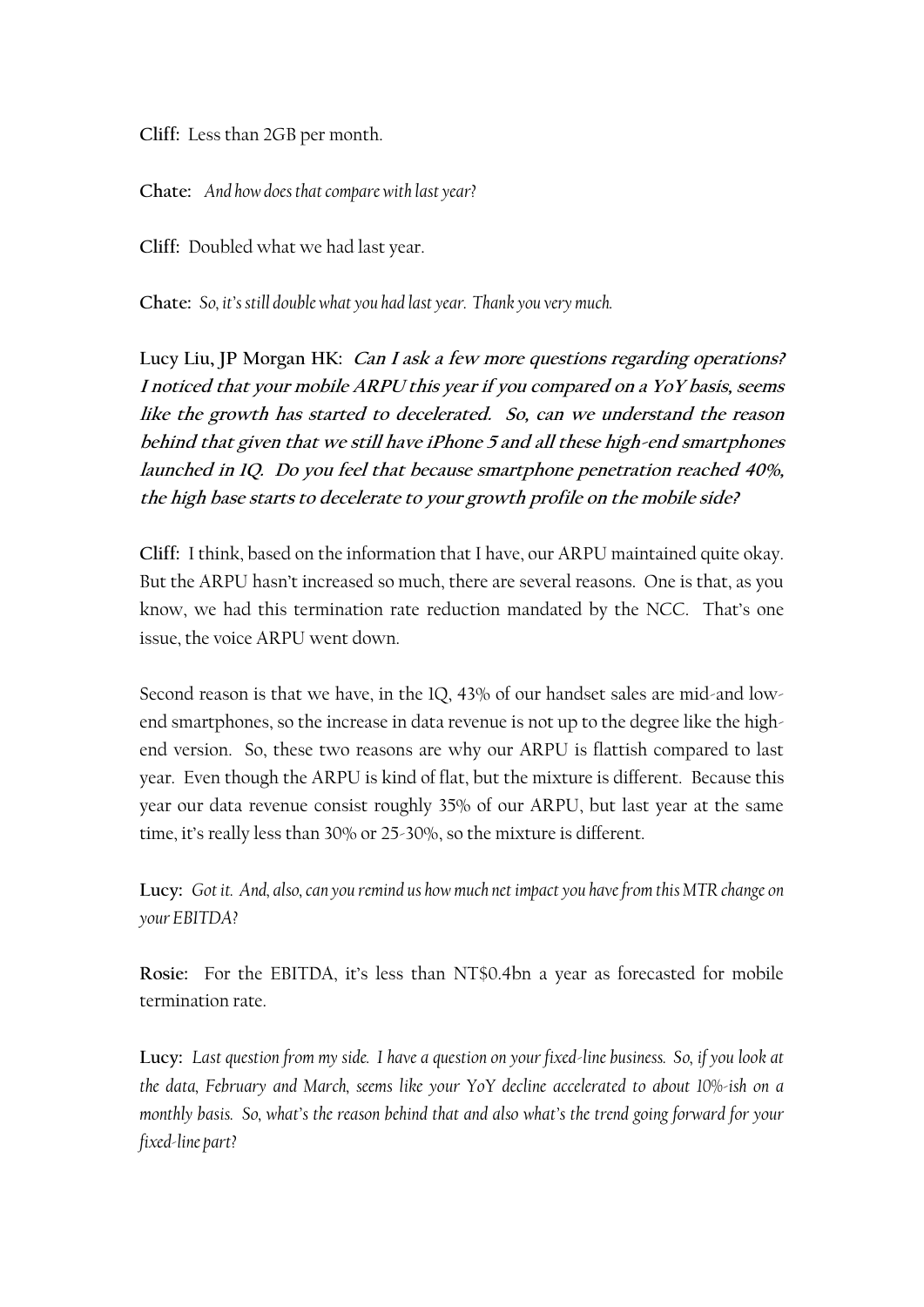**Cliff:** In the fixed-line, the strategy we have is to try to boost up the EBITDA margin and EBITDA in our fixed-line business. So, we have done extensive review regarding the EBITDA of each product and EBITDA of each of our accounts. Because fixed-line business is really not a very promising business, so we try to focus on the improvement of EBITDA instead of revenue growth. So, in the fixed-line business, I don't see significant improvement in revenue by the end of this year. In addition, we will have a cloud IDC, which will allow us to have more revenue momentum in the cloud service area. Other than the cloud service revenue, our fixed-line business revenue may continue to go down slowly. But EBITDA will increase.

**Alen Lin, BNP Paribas HK: I have a couple of related questions on your slide 5 regarding your mobile data adoption rate. These numbers seems to be a little bit higher than what was disclosed last year. Have there been any adjustments made? And, if so, what were the adjustments to cause these penetration rates to be slightly higher than previously disclosed?**

**Shirley Chu, Director of Investor Relations**:I think this is in step with what we have disclosed. But you have to read it carefully. Before 4Q last year, we disclosed the so-called "smartphone penetration" and starting from 4Q last year, we started disclosing the mobile data service adoption.

**Alen:** *Ok, so these are based on subscribers who actually pay for mobile data service and not just a count of the smartphones in the market.* 

**Shirley:** Right, because some of smartphone users they don't actually spend money on the mobile internet service.

**Alen:** *Right, so this is a more accurate count of people actually paying a premium for data service*  within your subscriber base then?

**Shirley:** Correct.

**Alen:** *Now, a second question related to that, specifically on smartphone ARPU, do you have any indication on the trend in the past few quarters and what it was for Q1?*

**Rosie:** It's on the decline naturally as you can tell. We are now tapping into the midto low-end markets, so, of course, the ARPU of the smartphone users will do down.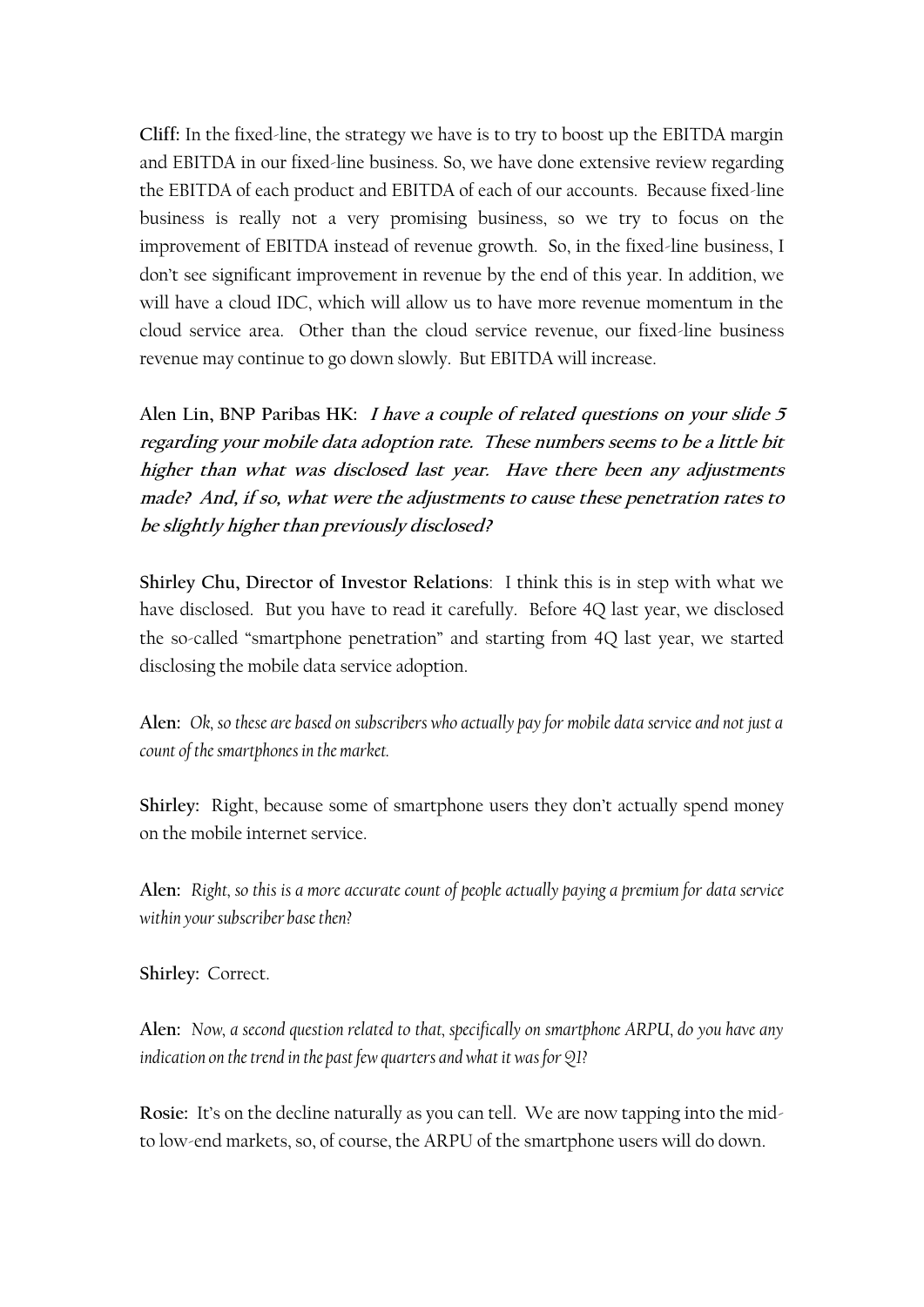**Alen:** *So, can I assume it's at a level lower than Q4 last year?*

**Rosie:** Yes.

**Neale Anderson, HSBC HK: I just have a couple of questions on the momo business, and a question on the TV home shopping area. It's quite difficult to predict the trends in this segment; do you have any color on how you're seeing the underlining business developing? Do you expect it to decline over time? What's the sort of margin contribution?**

**Secondly, there was talk awhile back of a tie-up with a Beijing cable TV company, what's the progress on that?**

**Shirley:** For momo's home shopping business in Beijing, for the 1Q, we have seen a loss reduction. So, for the whole year, they will pretty much continue the trend that we saw in the 1Q.

As for the business in Taiwan, the key is whether they do better product differentiation in order to shape up the business. Before they can do better product differentiation, to be on the conservative side, we shouldn't have a too optimistic view on the TV home shopping business.

**Rosie**: Overall speaking, momo, as Cliff mentioned earlier, we are trying to help them review all their operations to reduce the losses from their physical channels and also to improve their business on the virtual channels. So, basically, we think the outlook for the company will be up a bit this year.

**Neale:** *And, in term of medium term EBITDA margin prospects, would you say mid- to high-single digits is what you're looking at?* 

**Rosie:** Hopefully, if we can reduce the losses from the physical stores, the chances are high.

**Lucy Liu, JP Morgan: I have one more question on your cable broadband business. Recently, there is a news flow saying that, due to the CHT price cuts on the broadband side, it seems like you and Kbro also lowered down cable broadband offering price. So, can we have a better idea in term of impact on your revenue or whether you expect more subscriber growth going forward?**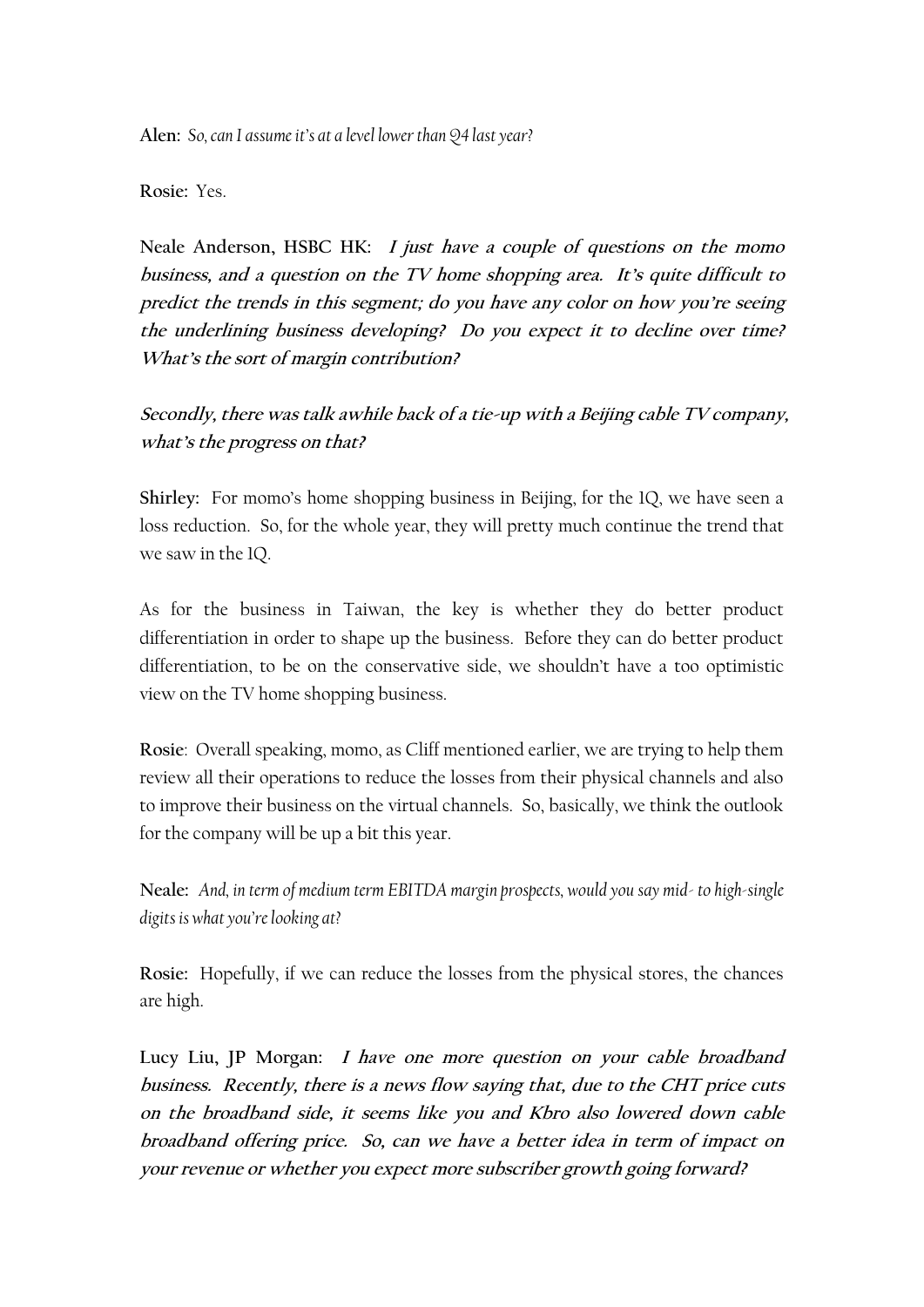**Cliff:** Even though CHT claim they have a price reduction, in reality, we don't see that as a threat because our original price is significantly lower than CHT's price. Therefore, we don't see any big impact on our revenue. But, however, because of these price reductions, I think, in the coming years, we will see more and more customers will choose high bandwidth, high-speed cable modem. So, to answer your question, no, I don't see that will impact our revenue target and adoption rate target.

**Lucy:** *Sorry, just to clarify. According the news flow, and maybe it's wrong, you have already lowered down some of the price offerings for your broadband service. Is that true?*

**Cliff:** But, that's very high-speed. The users of those very high-speed services are not a very significant number. Even though that price is lower, it really doesn't hurt so much because the absolute EBITDA contributed by those segments will actually be higher. The margins will be lower, but the absolute EBITDA will be higher.

**Lucy:** *Sure, I understand. So, you guys are offering discount of the broadband service over CHT and also the speed is quite comparable, but why you guys cannot be even more aggressive in gaining the broadband market share?*

**Cliff:** Frankly speaking, I think we have been very aggressive already.

**Lucy:** *Ok, I thought you guys would do even better than this.*

**Cliff:** In this fixed network market, it is a duopoly. From our perspective, if we lower our price too aggressively, CHT will have no choice but to lower their price, which really doesn't help the market at all.

**Lucy:** *Sure, I understand, but reading some of the industry data, it seems like CHT's FTTx is still gaining the absolute market share at the expense of cable, so I wonder why people still stick CHT's businessrather than your cable broadband?*

**Cliff:** You have to look at the market this way: there are two different markets. The fiber to the home market is really in the metropolitan areas like in Taipei City. In rural area, outside the metropolitan area, the fiber is very expensive even CHT cannot afford to build all the fiber to these rural areas. CHT tends to have an upper hand in the metropolitan areas like Taipei because they provide the broadband service a long time ago. It's an uphill battle for us even though our price is lower because of the